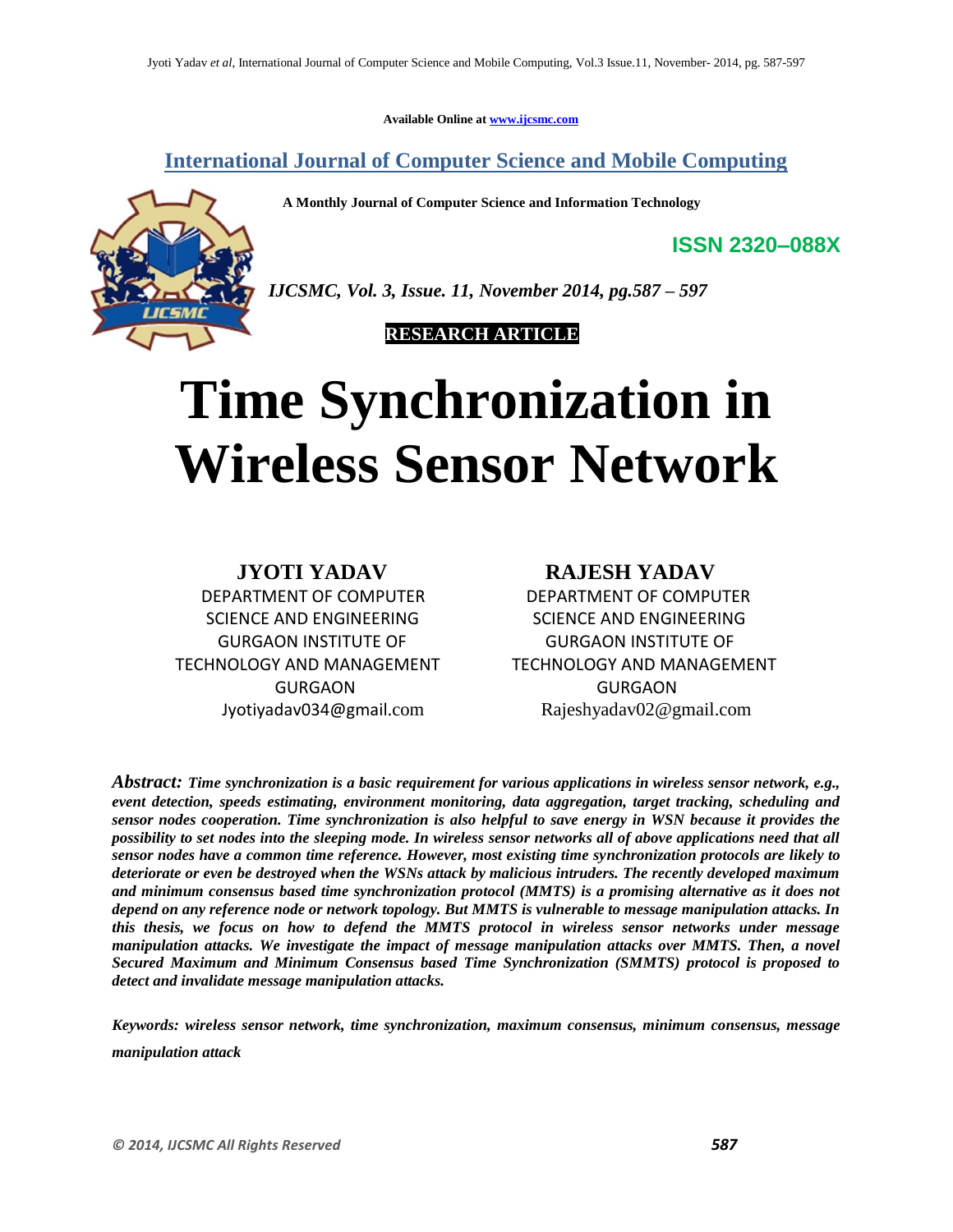# **1.INTRODUCTION**

#### **WIRELESS SENSOR NETWORKS:**

A Wireless Sensor Networks (WSN) is a collection of small programmable devices with limited power supply and having computational and transmission capability. The wireless sensor networks were developed to fulfill the motive of military applications such as battlefield surveillance in this day these networks are used in many applications such as industrial process monitoring and control and machine health monitoring and so on.

Wireless Sensor Networks (WSNs) has become an emerging area of interest among the academia and industry in the last one decade [1]. It consists of a large number of densely deployed nodes which are tiny, low power, in-expensive, multi-functional and have limited computational and communication capabilities. These nodes interact with their environment, sense the parameters of the interest such as temperature, light, sound, humidity, and pressure; and report it to the sink node/base station. Deployment of WSN may vary from a controlled indoor environment to a remote and inaccessible area. Therefore, a sensor node is configured with necessary extra components for on-board limited processing ability, communication, and storage capabilities. A typical WSN is shown in Figure - 1.1.



**Figure 1.1: Wireless Sensor Network**.

With the span of time, usage of WSN in diverse field have increased with the agile growth in micro-electromechanical systems (MEMS), very large scale integration (VLSI), low-power radios, and wireless communication protocols. Applications of WSN includes environment monitoring (e.g., habitat, geophysical monitoring), traffic management [5], military applications (e.g., surveillance and battle field monitoring) [6], health monitoring (e.g., medical sensing) [7, 8], industrial process control, context-aware computing (e.g., smart homes, remote metering),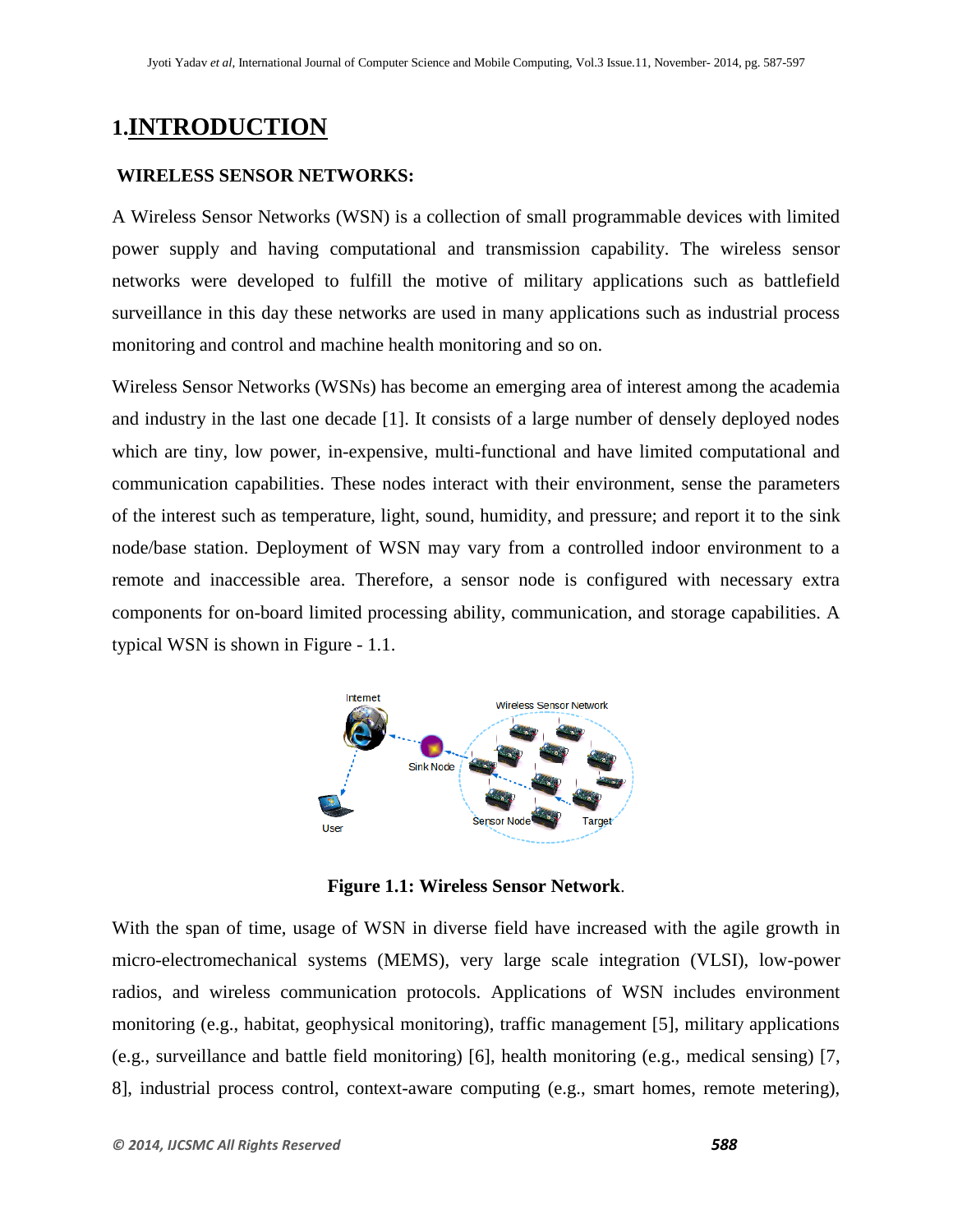infrastructure protection (e.g., bridges, tunnels) [9] and so on. For interoperability, sensor nodes produced by different manufacturer need to follow a particular standard. Protocol stack of WSN consists of five layers:

(*i* ) physical layer, (*ii* ) data-link layer, (*iii* ) network layer, (*iv* ) transport layer, (*v*) application layer [10].

Physical and data-link layer operations are specified by the task group 4 of IEEE 802.15, accordingly named as IEEE 802.15.4. The remaining layers of WSN follow the Zig Bee standard, developed by the Zig Bee Alliance, which consists of various companies working for low-power, reliable and open global wireless networking standards focused on control, monitoring, and sensor applications.

An overview of protocol stack in WSNs and the main functions performed at each layer is shown in Figure - 1.2



**Figure 1.2: Protocol Stack Of Wireless Sensor Network**.

## **1.1 APPLICATIONS OF SENSOR NETWORKS**

At first sensor nodes were predominantly used to discover interruption in military applications. Now a day, we can't develop even a venture without WSNs. Sensor networks have been Utilized as a part of quickened movement in every field. Wireless sensor network applications are as follows: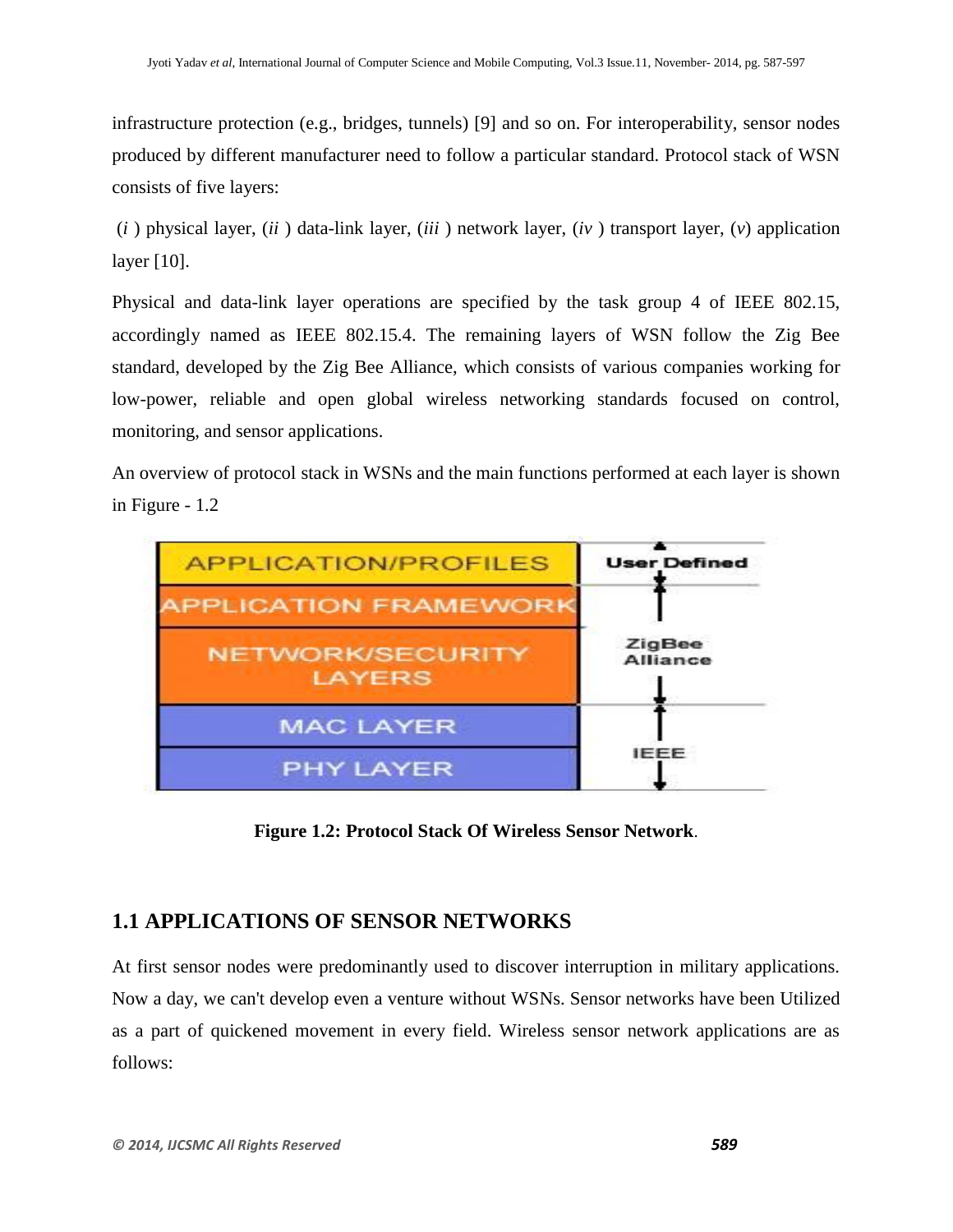- **Area Monitoring**: It is the most essential application of wireless sensor networks. In area monitoring wireless sensor networks is conveyed over a region where we need to watch some phenomena.
- **Health Care Monitoring**: The medical applications are of two types: implanted and wearable. Implantable medical devices are those that are embedded inside the human body. The Wearable devices are utilized on the body surface of a human or precisely at close region of the user. There are various diverse procurements exorbitantly e.g. body position estimation and location of the individual, general observing of sick patients in healing centers and at homes. Body-area network can gather data about a individual's health, fitness, and energy expenditure.
- **Air Pollution Monitoring:** Air pollution monitoring is a very important application of wireless sensor networks where by the help of sensor nodes we monitor air pollution. In air pollution monitoring WSNs have been deployed in several cities to screen the amassing of unsafe gasses for natives. These can exploit the ad hoc wireless links as opposed to wired installations, which likewise make them more versatile for testing readings in different areas.
- **Forest Fire Detection:** Since sensor nodes may be deliberately, arbitrarily, and densely deployed in a forest, sensor nodes can relay the accurate birth place of the blaze to the end clients before the flame is spread uncontrollable [1]. A huge number of sensor nodes could be conveyed and incorporated utilizing radio frequencies/optical systems. Additionally, they may be outfitted with powerful power rummaging methods [2], for example, sun powered cells, in light of the fact that the sensors may be left unattended for months and even years. The sensor nodes will work together with one another to perform conveyed sensing and overcome snags, for example, trees and shakes, that square wired sensor's observable pathway.
- **Water Quality Monitoring:** Water quality monitoring incorporates softening down water properties up dams, streams, underground water reserves and lakes & oceans. The usage of various wireless appropriated sensors enables the creation of a more correct aide of the water status, and grants the enduring course of action of checking stations in ranges of troublesome access, without the need of manual data recuperation.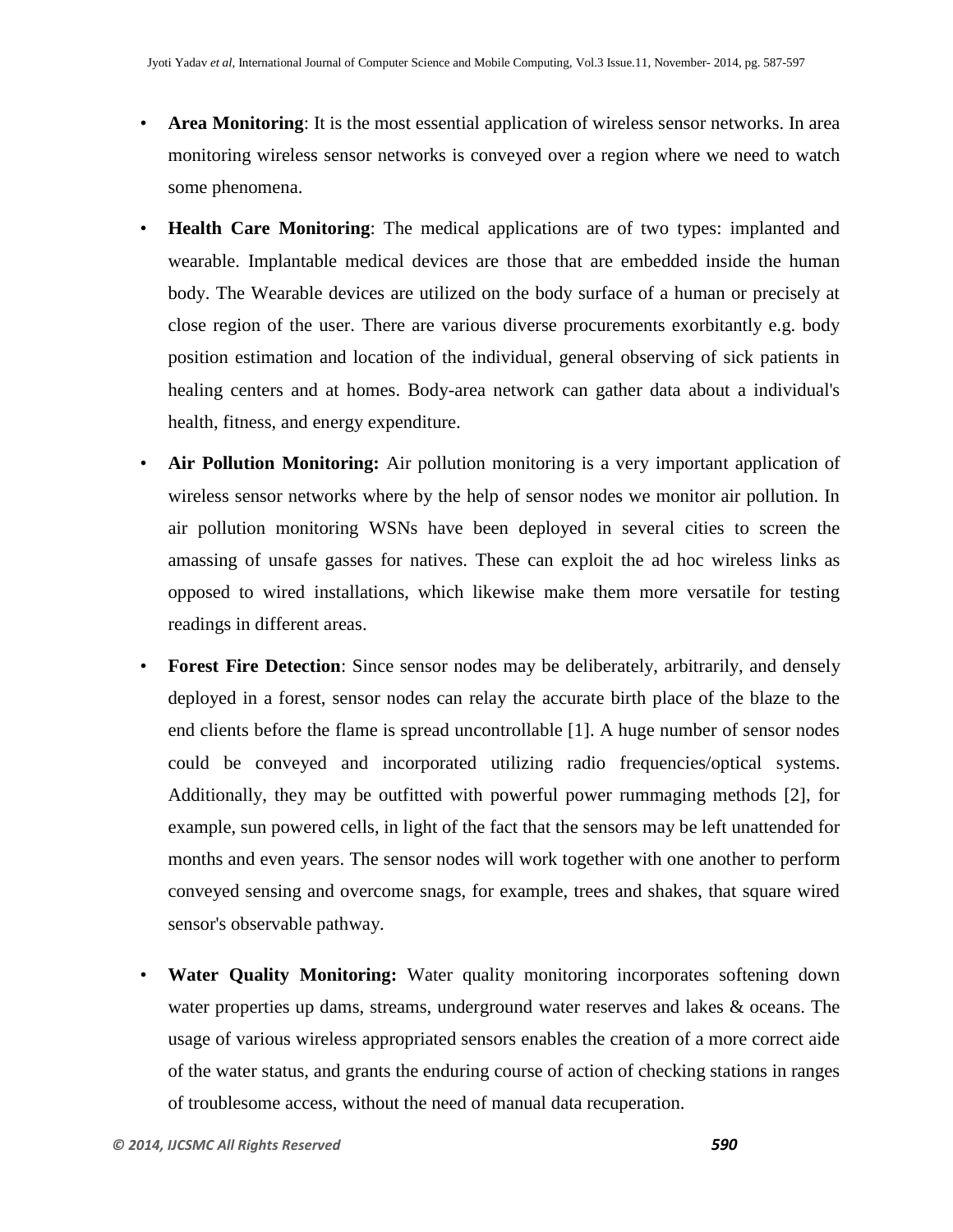- **Natural Disaster Prevention**: WSNs can sufficiently act to keep the outcomes of characteristic catastrophes, in the same way as floods [4]. Wireless nodes have effectively been conveyed in streams where movements of the water levels must be watched logically.
- **Machine Health Monitoring**: WSNs have been created for machinery condition-based backing as they offer vital cost speculation supports and enable new value. In wired structures, the establishment of enough sensors is consistently limited by the cost of wiring. Previously out of achieve regions, rotating mechanical assembly, dangerous or restricted areas, and versatile stakes can now be landed at with wireless sensors.

# **2.TIME SYNCHRONIZATION IN WSN**

Time synchronization is a basic requirement for various applications in wireless sensor network, e.g., event detection, speed estimating, environment monitoring [5], data aggregation [6] [7] [8], target tracking, scheduling and sensor nodes cooperation. Time synchronization is helpful in saving energy in WSN because it provides the possibility to set nodes into the sleeping mode. In wireless sensor networks all of above applications need that all sensor nodes have a common time reference.

#### **2.1 CHARACTERISTICS**

Many different methods of distributed time synchronization are in common use today. Systems such as the U.S. Global Positioning System (GPS) [8] and the WWV/WWVB radio stations operated by the National Institute of Standards and Technology [2] provide references to the U.S. time and frequency standards. Network time protocols, most notably Mills' NTP [10], distribute time received from these primary sources to network-connected computers.

In studying their application to sensor networks, we have found it useful to characterize the different types of time synchronization along various axes. We consider certain metrics to be especially important: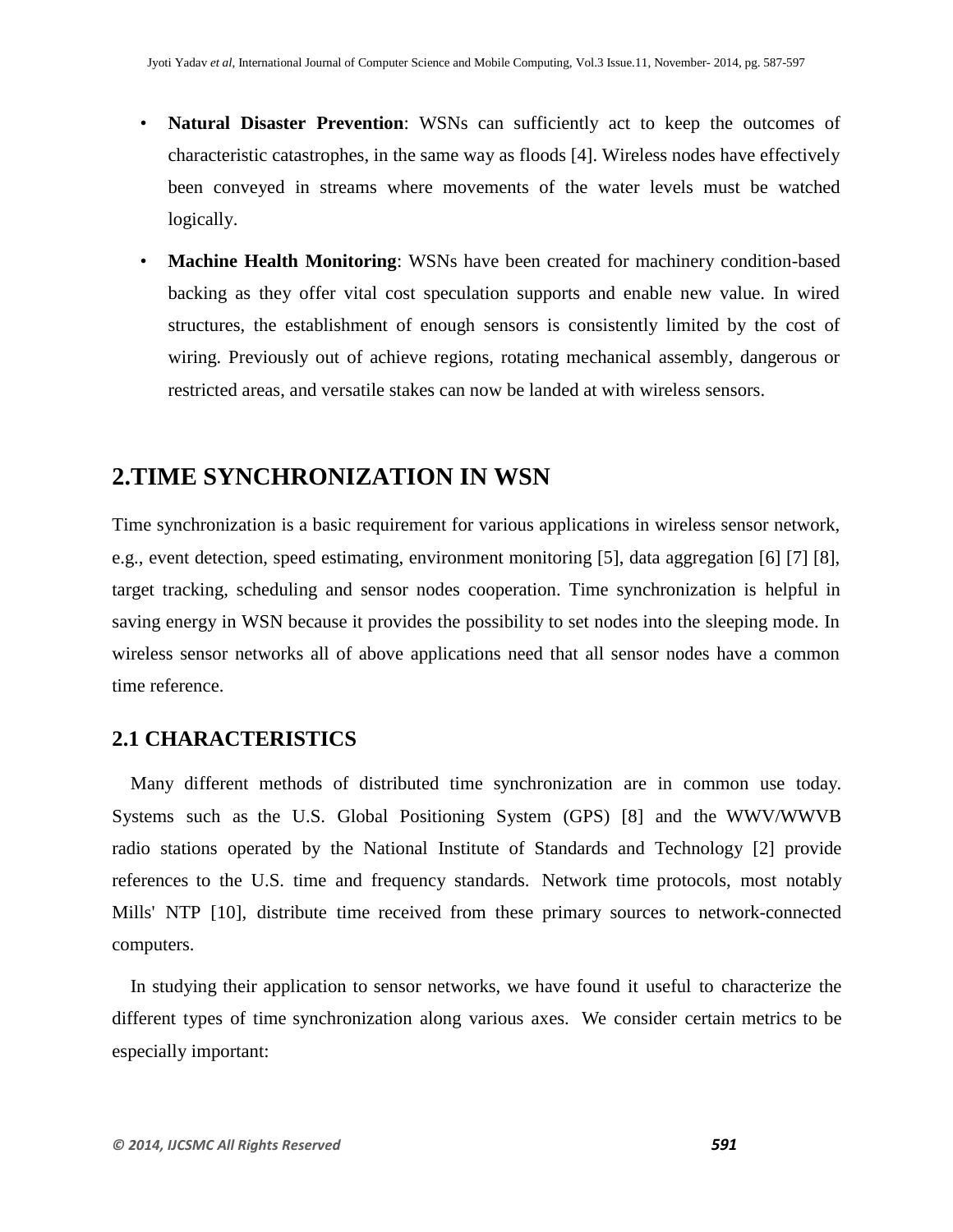- *Precision* either the dispersion among a group of peers, or maximum error with respect to an external standard.
- *Lifetime***:** which can range from persistent synchronization that lasts as long as the network operates, to nearly instantaneous (useful, for example, if nodes want to compare the detection time of a single event).
- *Scope and Availability***:** The geographic span of nodes that are synchronized, and completeness of coverage within that region.
- *Efficiency* the time and energy expenditures needed to achieve synchronization.
- *Cost and Form Factor* which can become particularly important in wireless sensor networks that involve thousands of tiny, disposable sensor nodes.

The services provided by existing time synchronization methods fall into many disparate points in this parameter space. All of them make tradeoffs no single method is optimal along all axes.

For example, consumer GPS receivers can synchronize nodes to a persistent-lifetime time standard that is Earth-wide in scope to a precision of 200ns [9]. However, GPS units often cannot be used (e.g., inside structures, underwater, during Mars exploration), can require several minutes of settling time. In some cases, GPS units might also be large, high-power and expensive compared to small sensors.

### **3. REASONS FOR TIME SYNCHRONIZATION**

There can be distinguished different reasons to use time synchronization; the most crucial are presented below.

#### **Cryptography**

Authentication schemes frequently rely on upon synchronized time to guarantee freshness, avoiding replay attacks and other manifestation of circumvention [9].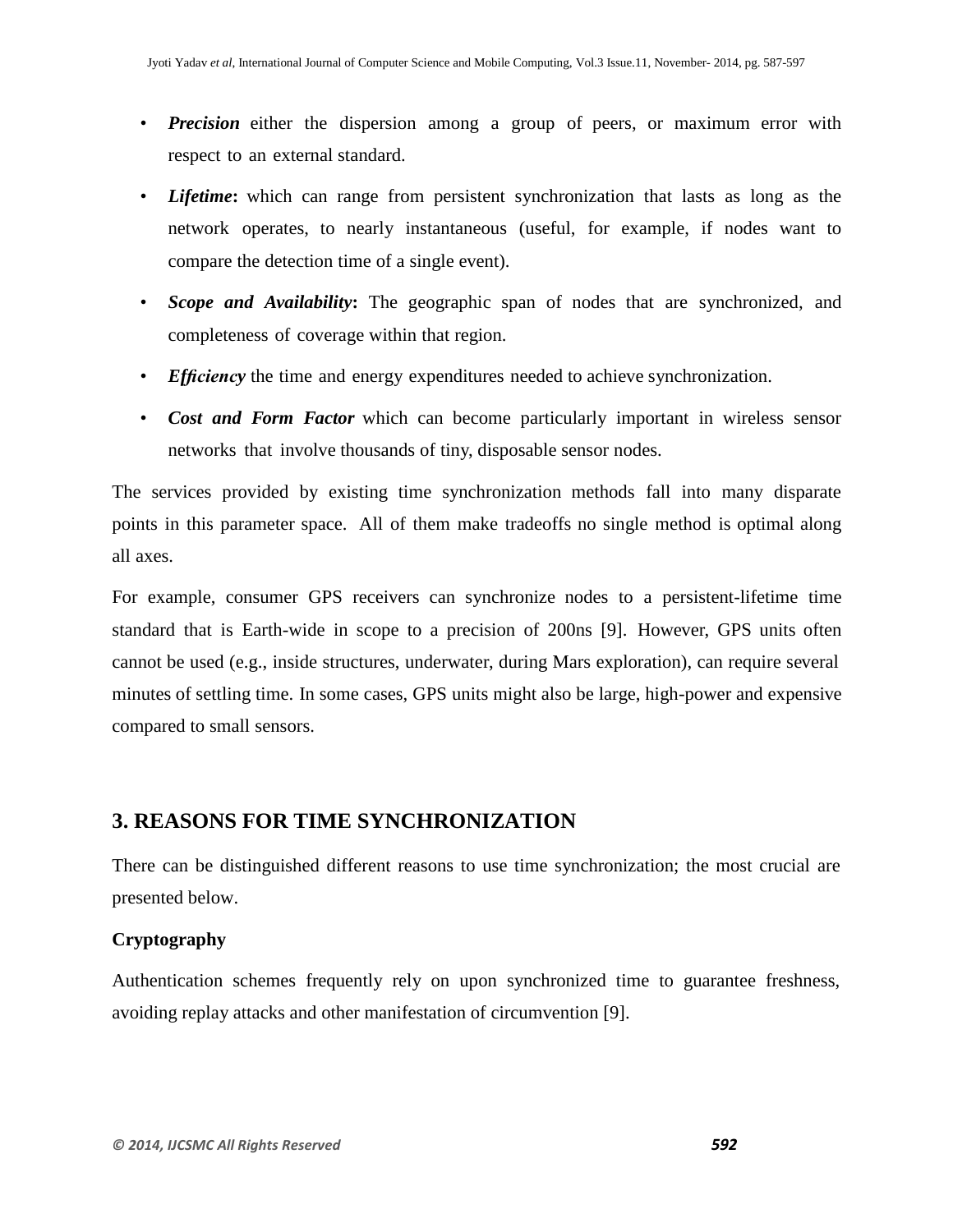#### **Sleep Scheduling**

One of the most significant sources of energy savings is turning off the radios of sensor devices in the situation when they are not active. It means, that without proper synchronization, such technique cannot exist and work correctly and efficiently [10].

#### **Medium-Access**

TDMA-based medium-access schemes require that nodes are synchronized. There is a need to assign distinct slots for collision-free communication.

#### **Coordinated Signal Processing**

Time stamps are needed to determine which information from different sources can be fused/aggregated within the network.

#### **Multi-node Cooperative Communication**

Multi-node cooperative communication techniques involve transmitting in-phase signals to a given receiver. Such techniques [11] have the potential to provide significant energy saving and robustness, but again, there is required synchronization, as key element of the communication process.

#### **Mobile Object Tracking**

In mobile object tracking application sensor network is sent in the range where we need to screen passing objects. At the point when an object is sensed by some node, then locating nodes record the recognizing location and the time when an item is identified. After that time data and location is sent to the aggregation node which appraises the moving trajectory of the item. In the event that time is not synchronized, then assessed trajectory of the followed item could contrast altogether from the genuine one [12] [13].

#### **Logging and Debugging**

Throughout configuration and debugging, it is regularly fundamental associate logs of numerous distinctive nodes exercises to comprehend the global system's behavior [9].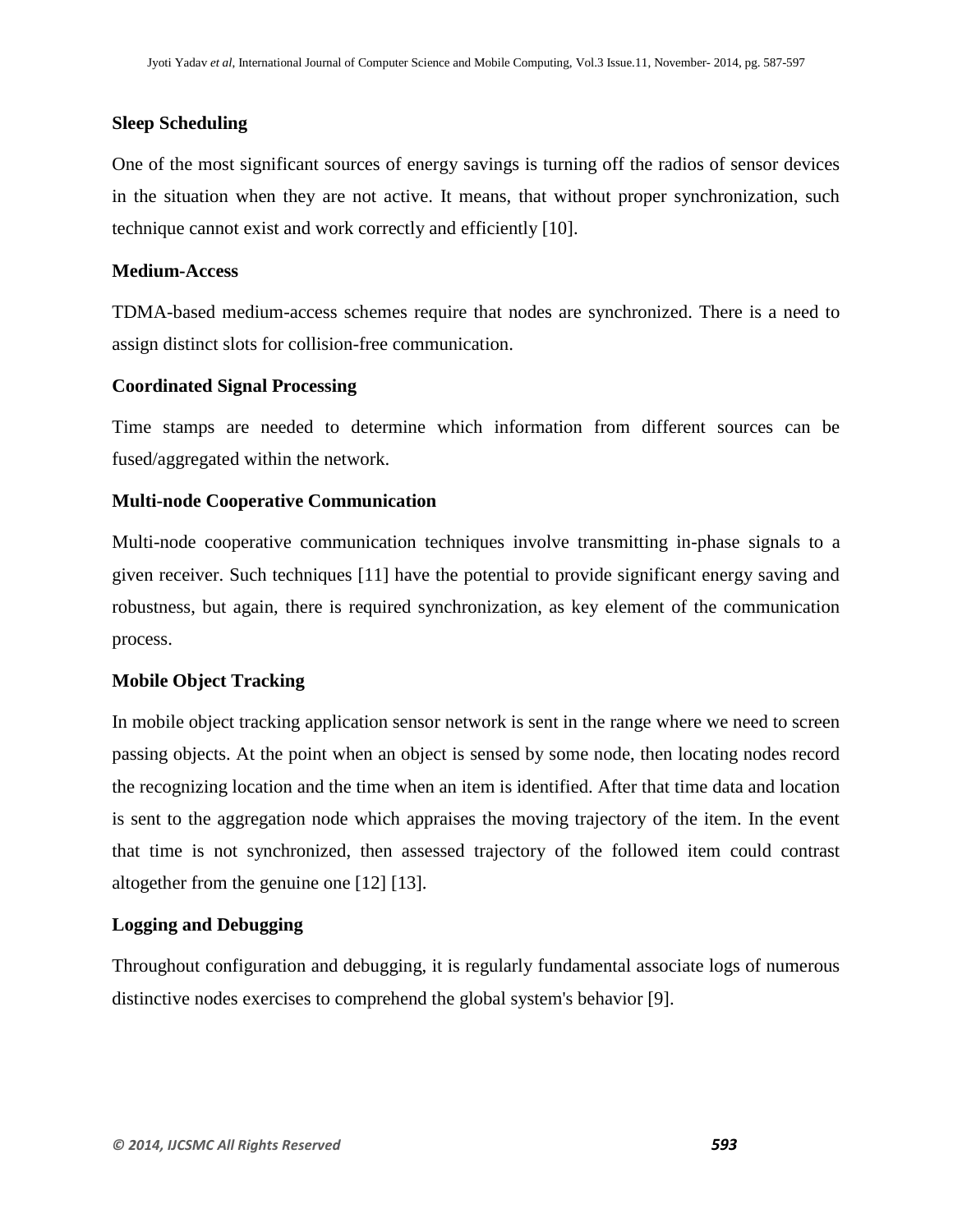## **4. COMMON CHALLENGES FOR SYNCHRONIZATION METHODS**

Time synchronization procedures in all networks depend upon the message, which is transfer between the nodes of that particular network. Nondeterministic nature of the system flow, for example, propagation time or physical channel access time makes the synchronization error and testing in numerous systems. When a node in the system generates a timestamp to send a substitute node for synchronization, packet carrying the timestamp will stand up to a variable measure of deferment until it accomplishes and is decoded at its arranged beneficiary. This postponement keeps the beneficiary from precisely thinking about the neighborhood tickers of the two nodes and exactly synchronizing to the sender node. In network time synchronization methods, sources of error can be decomposed into four basic components [14]:

- **Send Time:** Time used to create a message at the sender end.
- **Access Time**: Each packet confronts some deferral at the MAC layer before genuine transmission. The sources of this postponement rely on upon the MAC scheme utilized, however some regular purposes behind deferral are holding up for the channel to be idle or waiting up for the TDMA slot for transmission.
- **Propagation Time:** This is the time used in the transfer of the message between the network system interfaces of the sender and the receiver.
- **Receive Time:** This is the time required for the network system interface of the beneficiary to get the message and exchange it to the host.

# **LITERATURE REVIEW**

Many time synchronization protocols have been proposed in the past few years, e.g. RBS [28] [29] [30], TPSN [31], FTSP [32] [33] [34] [35] [36], etc. However, most of these protocols are root-based or tree-based time synchronization protocols, which are sensitive to the dynamic network topology. Thus, in order to enhance the robustness and scalability of the protocols, consensus concept, e.g., average consensus, has been introduced to solve the time synchronization problem in WSNs recently, which is called consensus-based time synchronization [20] [37] [38] [39] [40] [41] [42] [43]. Compared with the traditional root-based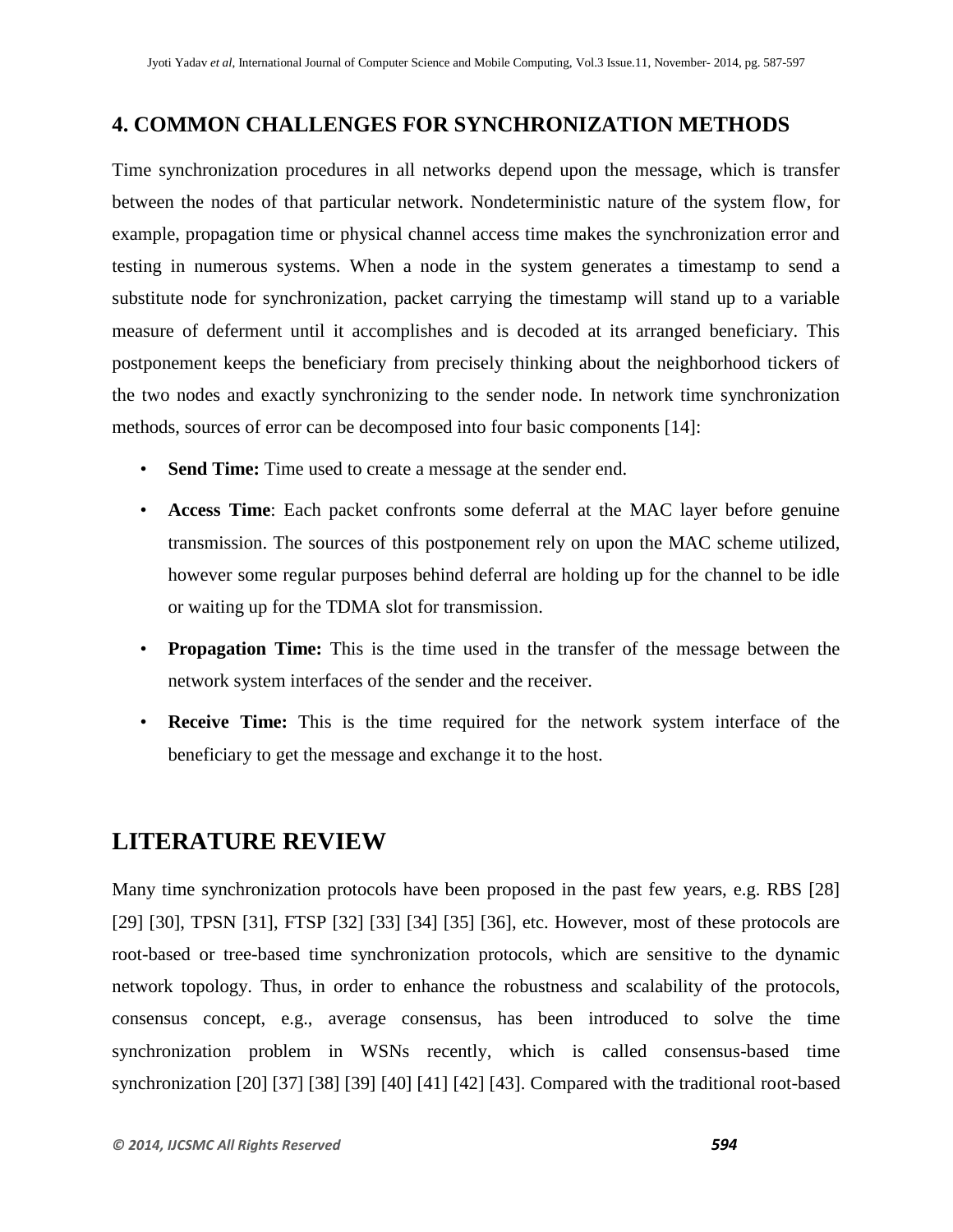or tree-based time synchronization protocols, consensus-based time synchronization protocols are fully distributed without requiring any certain reference node. Meanwhile, the consensusbased time synchronization protocols are able to simultaneously compensate both the clock offset, i.e., instantaneous clock difference, and the clock skew, i.e., clock speed, which can prolong there synchronization period and thus reducing communication and energy costs. The existing consensus based time synchronization protocols can be divided into two categories, i.e., average consensus-based [37] [21] and maximum consensus-based [20].

In RBS [28] [29] [30], at first sender node broadcast reference message and then receiver node record their local time when they received a reference broadcast. After that, they exchange the recorded time with each other.

J. Elson et al., in [28] proposed RBS protocol in which sender nodes send reference signals to their neighbors utilizing physical-layer broadcasts. A reference broadcasts does not contain an express timestamp; rather, beneficiaries utilize its entry time as a perspective for looking at their clocks. They utilize estimations from two wireless used to show that expelling the sender's non determinism from the critical path in this way result in a dramatic improvement in synchronization over using NTP, their protocol permits time to be proliferated crosswise over broadcast domains without losing the reference-broadcast property. Their protocol keeps up microsecond-level synchronization to an external timescale, for example, UTC. As NTP protocol is not suited for energy use, precision, cost, scope, and lifetime. Elson et al., in [29] proposed some configuration standard use numerous, tunable modes of synchronization; don't keep up a global timescale for the whole network; use post-facto synchronization; adjust to the application, and exploit domain knowledge.

F. Ren et al., proposed a new time synchronization protocol called Self-Correcting Time Synchronization (SCTS). This protocol converts the time synchronization problem into an online dynamic self-adjusting optimizing process. This conversion is done to make offset and drift compensation simultaneously. The SCTS protocol proposed by [30] completely misuses the inherent broadcast property of wireless channel, so the communication overhead is noticeably low. They also proposed equivalent digital PLL without a real voltage controlled oscillator to evade the additional hardware needed by a traditional PLL circuit.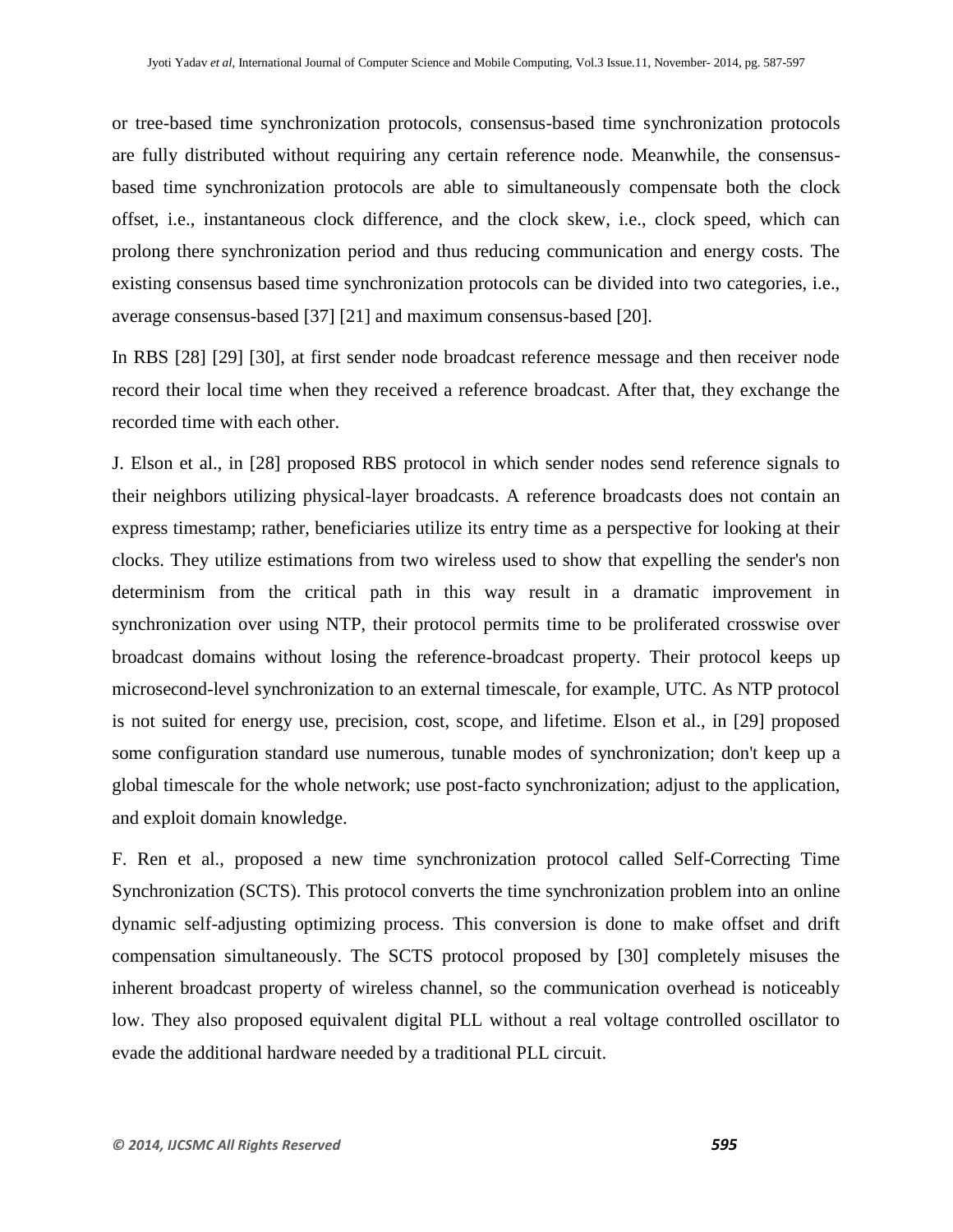The main advantage of RBS is that it removes non determinism of transmitter side, by using the idea of a time critical path. Time critical path contributes to nondeterministic synchronization errors. The disadvantage of RBS is that it requires a lot of extra message exchange to communicate the neighborhood timestamps between the nodes.

# **5.CONCLUSION AND FUTURE WORK**

This thesis investigates time synchronization under cyber physical attacks in WSNs. By theoretical analysis and simulation results it is clear that existing Maximum and Minimum consensus based Time Synchronization (MMTS) protocol is invalid under message manipulation attacks defined in this thesis. A Secured Maximum and Minimum consensus based Time Synchronization (SMMTS) protocol is proposed to defend against message manipulation attacks. Specifically, in SMMTS, by carefully designing the hardware clock and logical clock checking processes, it will be able to detect and invalidate the potential message manipulation attacks. Meanwhile, the maximum and minimum consensus based logical clock updating process guarantees faster convergence and compensates clock skew and offset simultaneously and logical clock does not deviate more from real clock. In future we can investigate more attack on Time Synchronization Algorithm and proposed proper solution for that attack.

## **REFERENCES**

[1] I. F. Akyildiz, W. Su, Y. Sankarasubramaniam, and E. Cayirci, \Wireless sensor networks: a survey," Computer networks, vol. 38, no. 4, pp. 393{422, 2002.

[2] A. Chandrakasan, R. Amirtharajah, S. Cho, J. Goodman, G. Konduri, J. Kulik, W. Rabiner, and A. Wang, \Design considerations for distributed microsensor systems," in Custom Integrated Circuits, 1999. Proceedings of the IEEE 1999, pp. 279{286, IEEE, 1999.

[3] P. Bonnet, J. Gehrke, and P. Seshadri, \Querying the physical world," Personal Communications, IEEE, vol. 7, no. 5, pp. 10{15, 2000.

[4] M. Castillo-E\_er, D. H. Quintela, W. Moreno, R. Jordan, and W. Westho Wireless sensor networks for ash flood alerting," in Devices, Circuits and Systems, 2004. Proceedings of the Fifth IEEE International Caracas Conference on, vol. 1, pp. 142{146, IEEE, 2004.